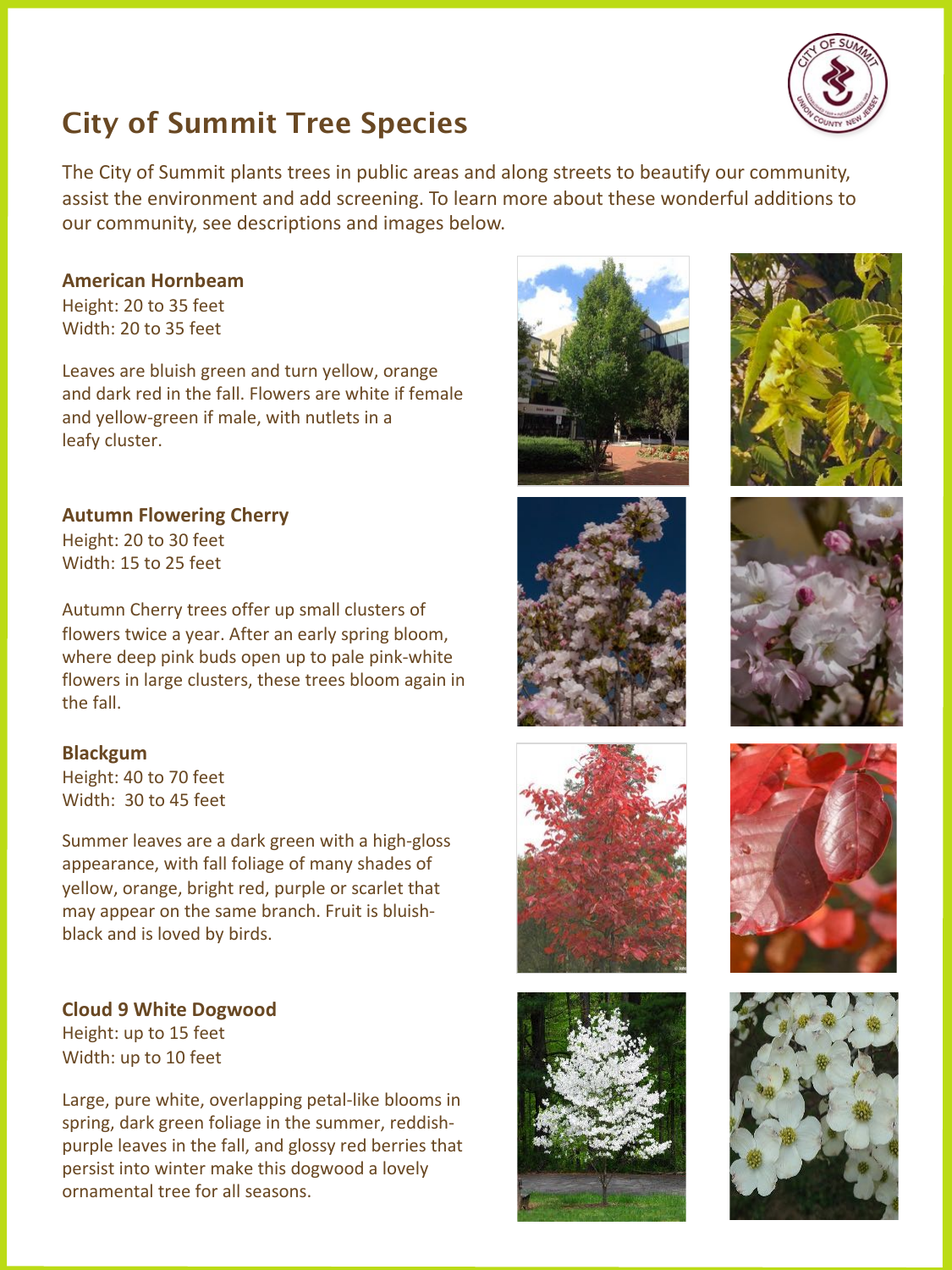**Hackberry** Height: 50 to 60 feet Width: 50 to 60 feet

Hackberry is a large, desirable tree because it resists common diseases and has better insect resistance than other similar species. Its lustrous green leaves turn yellow in fall. Flowers are inconspicuous.

**Ivory Silk Japanese Tree Lilac** Height: 20 to 30 feet Width: 15 to 20 feet

This is a sturdy, upright tree with reddish-brown, cherry-like bark that becomes gray with age. The foliage is dark green, and blooms large, creamywhite flower clusters in the late spring. Fruit presents in clusters of capsules, turning from green to brown.

# **Japanese Snowbell**

Height: 20 to 30 feet Width: 20 to 30 feet

Japanese Snowbell is a compact, deciduous, flowering tree with horizontal branching and a rounded crown. Fragrant, bell-shaped flowers "drip" from branches with dark green foliage in early summer. Foliage turns yellow to red in the fall.

**Jefferson Elm** Height: 50 to 70 feet Width: 40 to 50 feet

Commonly called American Elm, this deciduous tree has a vase-shaped, broad-rounded crown. It is native to Eastern and central North America. Small green flowers appear in spring before foliage emerges. Flowers give way to single-seeded waferlike samaras. Dark green leaves turn yellow in fall.















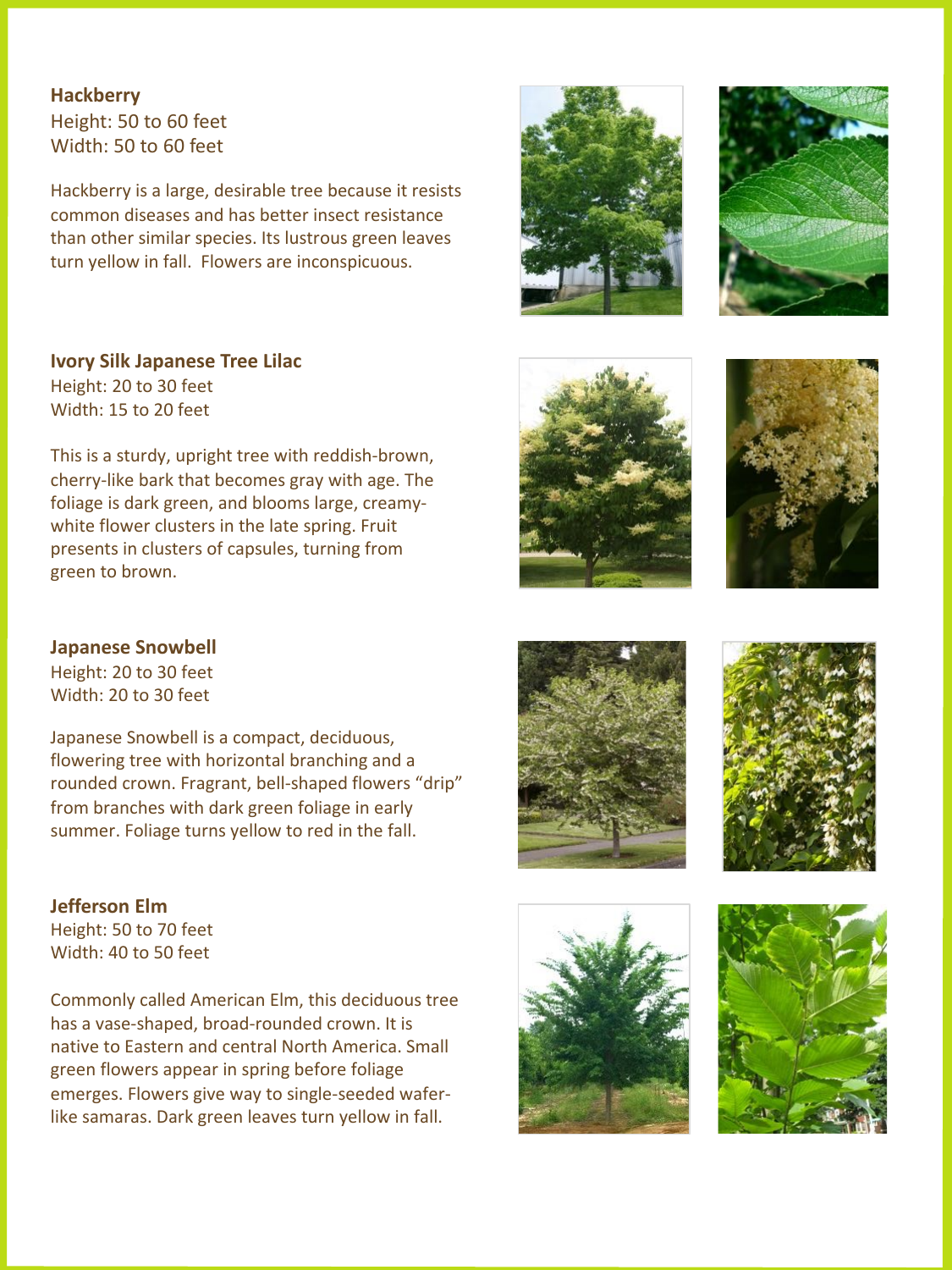#### **Kwanzan Cherry**

Height: 25 to 35 feet Width: 20 to 25 feet

Made famous by the Washington D.C. cherry blossom displays, this tree is valued for its beautiful dark pink blossoms and vase-shaped growing habit. Leaves emerge reddish copper in the spring, turn dark green in the summer and orange-brown in fall.

**Lilac Bush Clump** Height: 20 to 25 feet

Width: 15 to 20 feet

This lilac has beautiful dark green foliage with white fragrant flowers that bloom early summer.

# **October Glory Red Maple**

Height: 50 to 60 feet Width: 40 to 50 feet

The October Glory Red Maple was selected in New Jersey for outstanding fall color and uniform growth and was introduced in 1961. Shiny green leaves hold longer in fall, turn to a crimson-red color. Suited to locations where space is ample.



Height: 15 to 30 feet Width: 20 to 30 feet

Polished reddish-brown bark and rosy, pink blooms that flower longer than most cherries, make this a standout. Leaves are golden yellow, turning to orange and red in the fall.

**Persian Ironwood**

Height: 15 to 40 feet Width: 10 to 20 feet

Branches bear a canopy of oval-shaped, lustrous leaves which are bronze and burgundy in the spring, mature to dark green in summer and turn crimson, orange and gold in the fall. Small, spidery red flowers are produced on bare stems in the winter.



















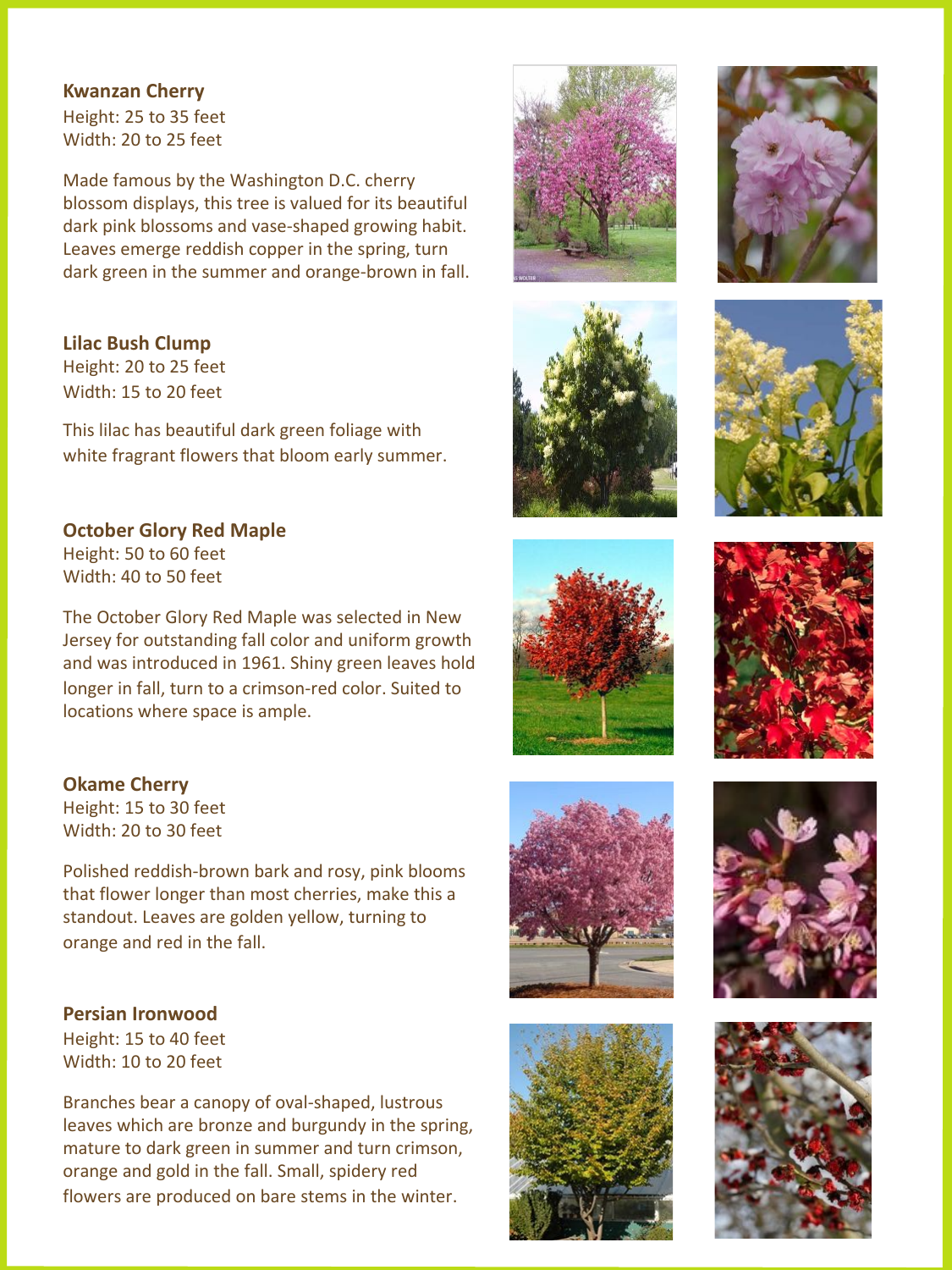### **Redbud Merlot**

Height: up to 18 feet Width: up to 20 feet

With its lustrous, dark purple leaves 'Merlot' offers excellent drought tolerance; its thick, glossy leaves stand up to summer heat. Bright lavender-pink flowers in spring.

# **Robin Hill Service Berry**

Height: 25 to 35 feet Width: 12 to 15 feet

The Robin Hill is an upright Serviceberry with dense foliage of bronze-tinged green leaves, which turn yellow to red in fall; attractive, faintly pink flowers in April which fade to white; and small, red to purple fruits which are attractive to birds.

**Ruby Red Horse Chestnut** Height: 30 to 40 feet Width: 30 to 40 feet

This tree has distinctive, rose-red, cone-shaped flower clusters, which bloom in May among the lustrous, dark green leaves.

#### **Ruby Slippers Amur Maple** Height: 15 to 20 feet

Width: 15 to 20 feet

The Ruby Slippers Maple is covered in red samaras (helicopter seed pods) that resemble red slippers throughout the summer. The glossy, dark green leaves turn brilliant shades of red, orange and yellow in fall.

**Shadblow Service Berry** Height: 15 to 25 feet Width: 15 to 20 feet

A native small tree/large shrub that has good yearround interest. Reddish-purple flower buds open to form clusters of white blooms in the spring. These ripen into edible purple fruits in June. Deep green leaves turn shades of yellow and orange in the fall.